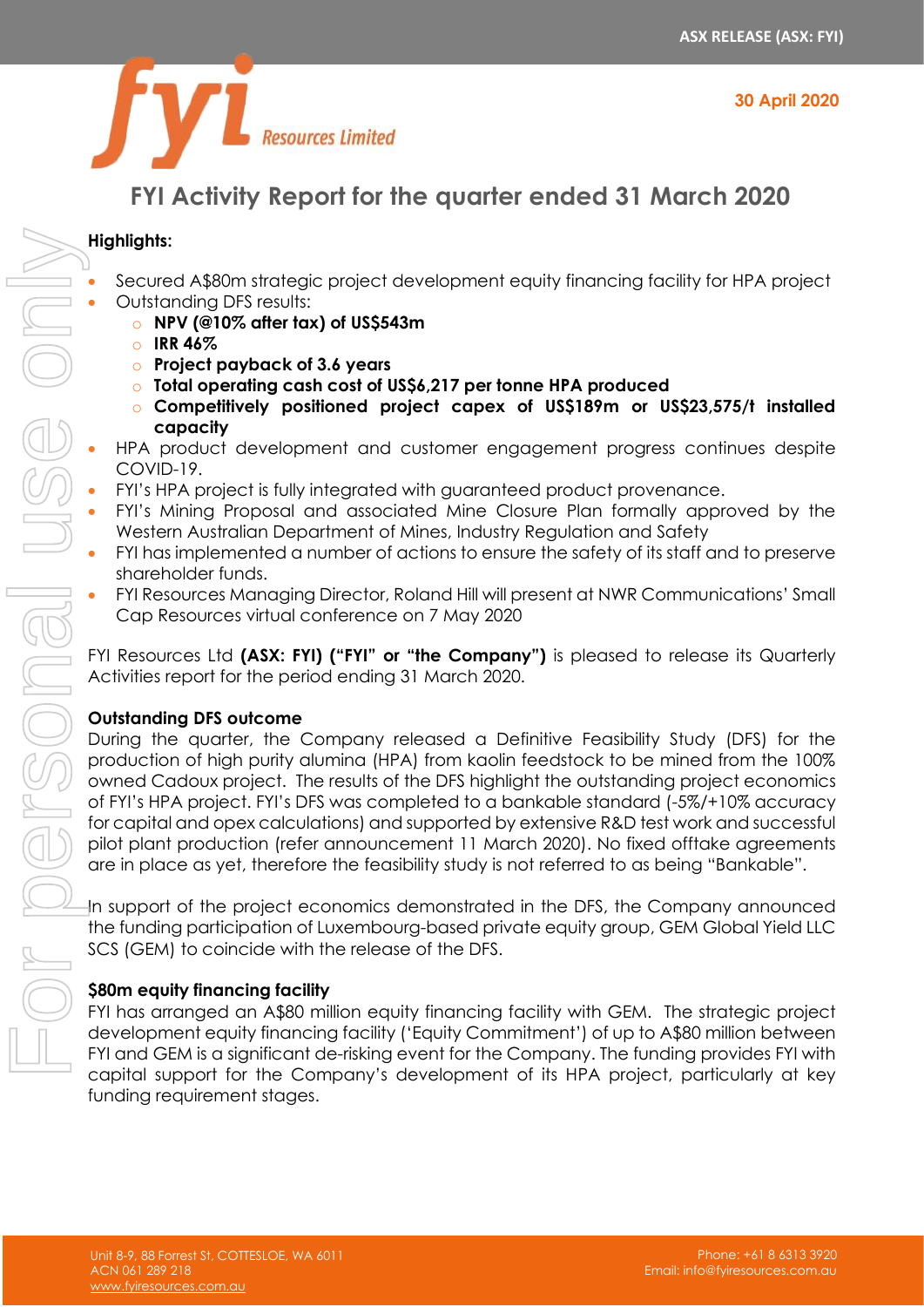



GEM was founded in 1991 and is a USD \$3.4 billion alternative investment group that manages a diverse set of investment vehicles focused on emerging markets across the world. GEM has completed over 370 transactions in 70 countries. GEM is focused on emerging markets and undervalued or growth opportunities. The Equity Commitment reflects GEM's strong conviction in the robust project metrics of FYI's long life, high quality, high margin HPA project.

The Equity Commitment may be used for working capital but is primarily directed towards the capital requirements of the HPA project construction and fabrication of long lead items. The funding potentially provides up to 30% of FYI 's forecasted project capital costs of US\$189 million as outlined in the DFS. The funding also could potentially represent 100% of the equity component required (if the Equity Commitment were to be fully drawn down).

The Equity Commitment Agreement is a staged facility and is entirely at FYI's election – in setting price and amount of capital raised, depending on the market at the time. The facility will enable project development in line with FYI's time schedule. As this facility is not solely intended to be an on-going working capital facility, it will not preclude FYI from undertaking further financing activities to complete the total project funding package or restrict additional capital raisings through its shareholders or other investors. The summary terms of the Equity Commitment are set out in the announcement released 11 March 2020.

In addition to the Equity Commitment, the Company has been actively pursuing a number additional of financing options, including offtake and project finance, to assemble a syndicated financing solution for the total capital requirements of its HPA project. It is envisaged that with this Equity Commitment already secured, other components of the overall financing needs of the Company will be more accessible.

It is anticipated that first drawdown of the Equity Commitment will commence as working capital demands or to coincide with the Final Investment Decision (FID) and approval for project construction.

### **DFS reconfirmed 2018 PFS, positioning FYI Resources as a world class HPA participant**

FYI's DFS result reconfirmed the Company's 2018 Pre-Feasibility Study (PFS) results released in September 2018, further demonstrating the quality of FYI's HPA project as illustrated by the outstanding economic metrics. The DFS outlines the pathway forward to developing the Company's fully integrated HPA business within the favourable operating jurisdiction of Western Australia.

### **Key DFS outcomes and assumptions**

The DFS review assumes 25 years production from the Company's 100% owned high quality Ore Reserve located on the Cadoux kaolin project. The DFS defines an integrated production model of HPA with an initial mining and kaolin beneficiation phase at Cadoux followed by a hydrochloric acid (HCl) leach and precipitation stage of the kaolin feedstock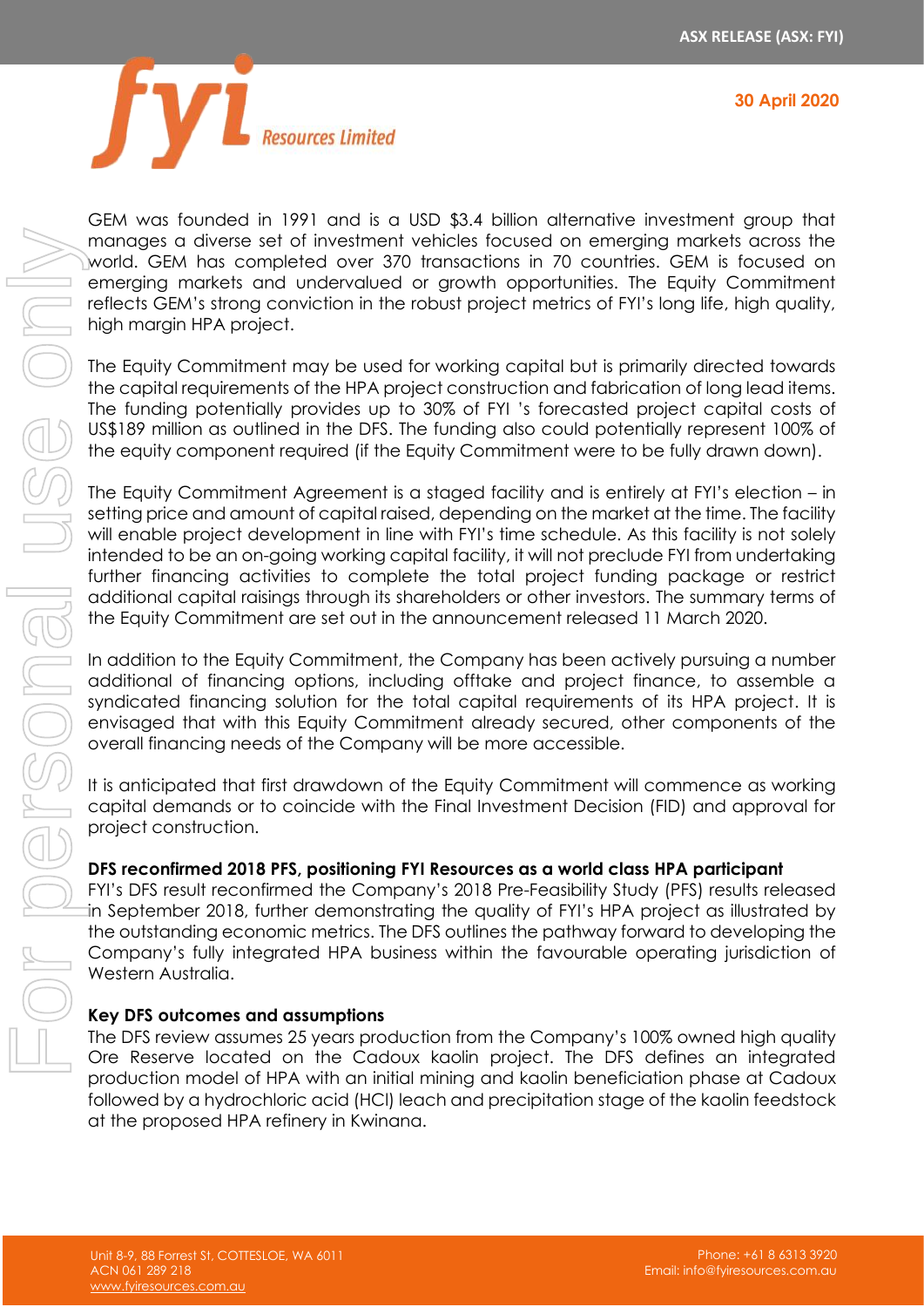**30 April 2020**



|                                                                                                                                                                                                                                                                                                                                                                                                                                         | NPV post tax (@10%)                             |                             |                                                   |                                                                                             | US\$543m                                              |                                                |  |
|-----------------------------------------------------------------------------------------------------------------------------------------------------------------------------------------------------------------------------------------------------------------------------------------------------------------------------------------------------------------------------------------------------------------------------------------|-------------------------------------------------|-----------------------------|---------------------------------------------------|---------------------------------------------------------------------------------------------|-------------------------------------------------------|------------------------------------------------|--|
|                                                                                                                                                                                                                                                                                                                                                                                                                                         | <b>IRR</b>                                      |                             |                                                   |                                                                                             | 46%                                                   |                                                |  |
|                                                                                                                                                                                                                                                                                                                                                                                                                                         | Payback period (years) (post tax) (inc ramp up) |                             |                                                   |                                                                                             |                                                       | 3.6                                            |  |
|                                                                                                                                                                                                                                                                                                                                                                                                                                         | Assumed exchange rate A\$/US\$                  | 0.70                        |                                                   |                                                                                             |                                                       |                                                |  |
|                                                                                                                                                                                                                                                                                                                                                                                                                                         | Life of Project Reserve (years)                 | 25                          |                                                   |                                                                                             |                                                       |                                                |  |
|                                                                                                                                                                                                                                                                                                                                                                                                                                         |                                                 |                             | Total Sales (initial 25 years) no escalation      |                                                                                             | US\$4.7b                                              |                                                |  |
| Total Project net operating cash flow (25 years)                                                                                                                                                                                                                                                                                                                                                                                        |                                                 |                             |                                                   |                                                                                             | US\$2.4b                                              |                                                |  |
| Annual EBITDA (average)                                                                                                                                                                                                                                                                                                                                                                                                                 |                                                 |                             |                                                   |                                                                                             | US\$133m                                              |                                                |  |
|                                                                                                                                                                                                                                                                                                                                                                                                                                         | Cash flow after finance and tax                 |                             |                                                   |                                                                                             | <b>US\$88m</b>                                        |                                                |  |
|                                                                                                                                                                                                                                                                                                                                                                                                                                         | Capex (8,000 tpa)                               |                             |                                                   |                                                                                             | US\$198m                                              |                                                |  |
|                                                                                                                                                                                                                                                                                                                                                                                                                                         | Capex/t (US\$/t)                                |                             |                                                   |                                                                                             | US\$23,575                                            |                                                |  |
|                                                                                                                                                                                                                                                                                                                                                                                                                                         |                                                 |                             | Life of Mine C1 costs, FOB Kwinana (US\$/t)       |                                                                                             | US\$6,217                                             |                                                |  |
|                                                                                                                                                                                                                                                                                                                                                                                                                                         | Tonnes Processed (initial 25 years) (kt)        |                             |                                                   |                                                                                             | 198                                                   |                                                |  |
|                                                                                                                                                                                                                                                                                                                                                                                                                                         |                                                 |                             | Production Target (tpa) (initial 25 years)        |                                                                                             | 8,000                                                 |                                                |  |
|                                                                                                                                                                                                                                                                                                                                                                                                                                         |                                                 |                             | Proven + Probable Ore Reserves @ 24.8% Al2O3 (kt) |                                                                                             | 3,205                                                 |                                                |  |
|                                                                                                                                                                                                                                                                                                                                                                                                                                         | Ore Reserve life (years)                        |                             |                                                   |                                                                                             | 25                                                    |                                                |  |
|                                                                                                                                                                                                                                                                                                                                                                                                                                         | <b>JORC Resources (million tonnes)</b>          |                             |                                                   |                                                                                             |                                                       | 11.3                                           |  |
|                                                                                                                                                                                                                                                                                                                                                                                                                                         |                                                 |                             | <b>Table 1: DFS highlights</b>                    |                                                                                             |                                                       |                                                |  |
| <b>25-year Ore Reserve</b><br>The Cadoux Ore Reserve was updated as part of finalising the DFS. The Proven and Pro<br>Ore Reserve for the project is calculated at 3.2 Mt @ 24.8% Al <sub>2</sub> O <sub>3</sub> as reported in accord<br>with the JORC Code and is all contained within the area of the Company approved<br>Lease (M70/1388).<br>The Ore Reserve is based on the Mineral Resource Estimate (MRE) totalling 11.3 Mt @ 2 |                                                 |                             |                                                   |                                                                                             |                                                       |                                                |  |
|                                                                                                                                                                                                                                                                                                                                                                                                                                         |                                                 |                             |                                                   | Al <sub>2</sub> O <sub>3</sub> as per table below (refer ASX announcement 29 October 2018). |                                                       |                                                |  |
|                                                                                                                                                                                                                                                                                                                                                                                                                                         | <b>Deposit</b>                                  | <b>Resource</b><br>Category | <b>Volume Cubic</b><br><b>Metres</b>              | <b>Metric Tonnes</b><br>(Dry)                                                               | Al <sub>2</sub> O <sub>3</sub><br><b>Grade</b><br>(%) | Fe <sub>2</sub> O <sub>3</sub><br>Grade<br>(%) |  |
|                                                                                                                                                                                                                                                                                                                                                                                                                                         | Cadoux                                          | Measured                    | 292,300                                           | 480,500                                                                                     | 23.56                                                 | 1.24                                           |  |
|                                                                                                                                                                                                                                                                                                                                                                                                                                         |                                                 | Indicated                   | 3,501,300                                         | 5,742,700                                                                                   | 23.36                                                 | 1.19                                           |  |
|                                                                                                                                                                                                                                                                                                                                                                                                                                         |                                                 | Inferred                    | 3,111,700                                         | 5,045,500                                                                                   | 21.45                                                 | 0.59                                           |  |
|                                                                                                                                                                                                                                                                                                                                                                                                                                         | <b>All Categories</b>                           | <b>Total</b>                | 6,905,300                                         | 11,268,700                                                                                  | 22.51                                                 | 0.92                                           |  |
|                                                                                                                                                                                                                                                                                                                                                                                                                                         |                                                 |                             |                                                   |                                                                                             |                                                       |                                                |  |
| Table -2 Mineral Resource Estimate as at 29 October 2018<br>FYI completed the work required to convert the Measured and Indicated Mi<br>Resource to Proven and Probable Ore Reserves.                                                                                                                                                                                                                                                   |                                                 |                             |                                                   |                                                                                             |                                                       |                                                |  |

**Table 1: DFS highlights**

# **25-year Ore Reserve**

The Cadoux Ore Reserve was updated as part of finalising the DFS. The Proven and Probable Ore Reserve for the project is calculated at **3.2 Mt @ 24.8% Al2O3** as reported in accordance with the JORC Code and is all contained within the area of the Company approved Mining Lease (M70/1388).

The Ore Reserve is based on the Mineral Resource Estimate (**MRE**) totalling **11.3 Mt @ 22.5% Al2O<sup>3</sup>** as per table below (refer ASX announcement 29 October 2018).

| <b>Deposit</b>        | <b>Resource</b><br>Category | <b>Volume Cubic</b><br><b>Metres</b> | <b>Metric Tonnes</b><br>(Dry) | Al <sub>2</sub> O <sub>3</sub><br><b>Grade</b><br>(%) | Fe <sub>2</sub> O <sub>3</sub><br>Grade<br>(%) | K <sub>2</sub> O<br><b>Grade</b><br>(%) |
|-----------------------|-----------------------------|--------------------------------------|-------------------------------|-------------------------------------------------------|------------------------------------------------|-----------------------------------------|
| Cadoux                | Measured                    | 292,300                              | 480,500                       | 23.56                                                 | .24                                            | 1.18                                    |
|                       | Indicated                   | 3,501,300                            | 5,742,700                     | 23.36                                                 | 1.19                                           | 1.09                                    |
|                       | Inferred                    | 3,111,700                            | 5,045,500                     | 21.45                                                 | 0.59                                           | 0.91                                    |
| <b>All Categories</b> | Total                       | 6,905,300                            | 11,268,700                    | 22.51                                                 | 0.92                                           | 1.02                                    |

FYI completed the work required to convert the Measured and Indicated Mineral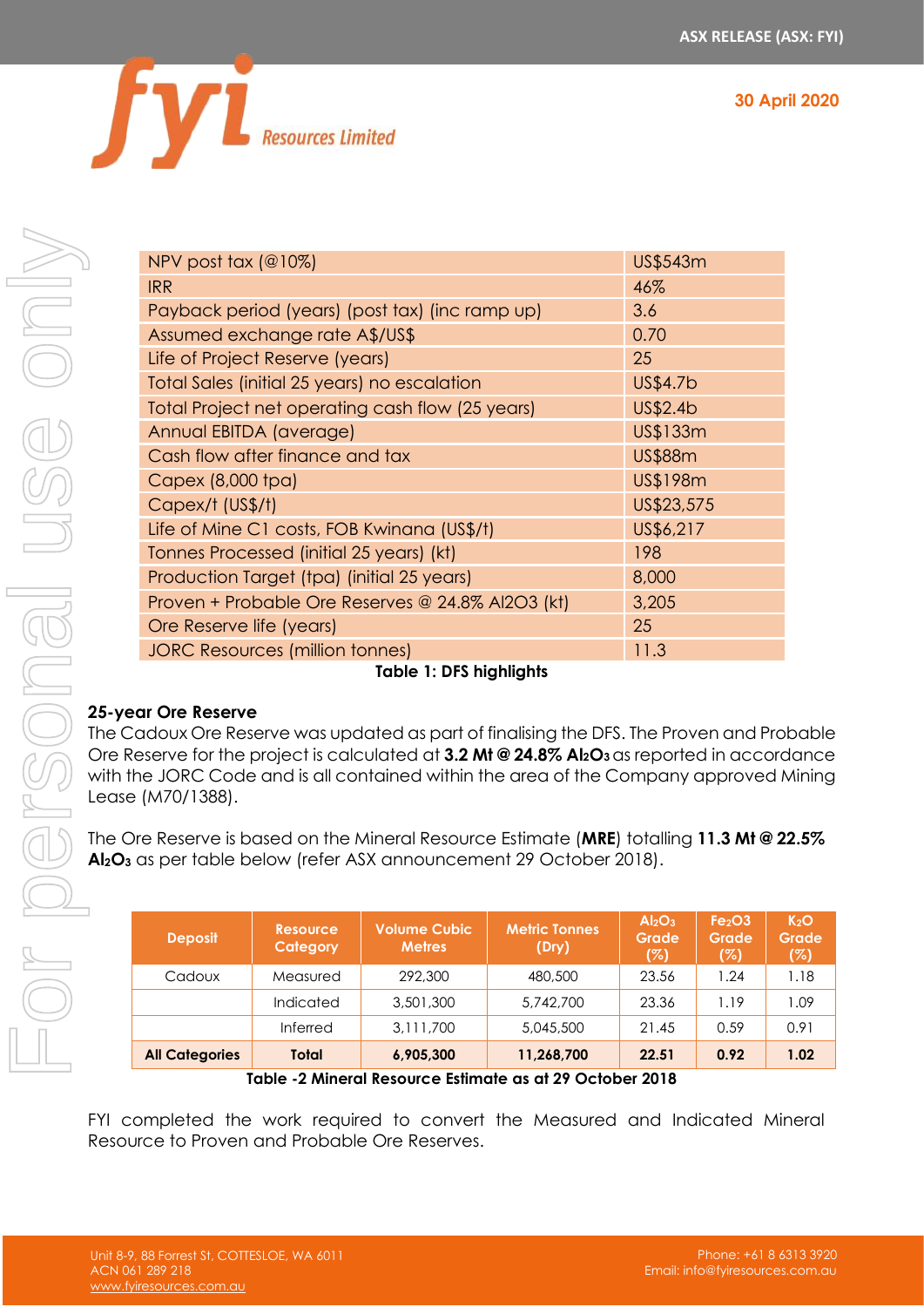



The table below summarises the Proven and Probable Ore Reserve that will be produced from the mining of the Measured and Indicated Mineral Resource and processing in a purpose built, beneficiation plant in Cadoux and refinery in Kwinana.

|              | Ore   | Al <sub>2</sub> O <sub>3</sub> | Fe <sub>2</sub> O <sub>3</sub> | K <sub>2</sub> O | TiO <sub>2</sub> |
|--------------|-------|--------------------------------|--------------------------------|------------------|------------------|
| Category     | Kt    | $\%$                           | Z                              | $\%$             | $\%$             |
| Proved       | 290   | 24.9%                          | 1.1%                           | 0.5%             | 0.8%             |
| Probable     | 2.914 | 24.8%                          | 1.1%                           | 0.6%             | 0.9%             |
| <b>Total</b> | 3,205 | 24.8%                          | 1.1%                           | 0.5%             | $0.9\%$          |

**Table -3 Updated Ore Reserve**

# **Cadoux Mining Proposal Granted**

The approval of the Mine Plan (MP) and Mine Closure Plan (MCP) for the Cadoux mining lease represent a significant development milestone in FYI's HPA strategy. Together, they constitute the key regulatory approvals required to allow works to commence on site at Cadoux detailing information on the identification, evaluation and management of significant environmental impacts relevant to FYI's proposed mining operations as well as a comprehensive outline of the MP's mining schedule and project economics over the life of the mine.

### **Project Enhancements**

### **Lead Agency**

Through the WA Premier's Department and Cabinet and the Department of Jobs, Tourism, Science and Industry (JTSI), the Company was granted Lead Agency support by the Western Australian Government. JITSI, as the Lead Agency, may provide high level assistance to FYI with project development.

### **Future Battery Research and Development**

The Future Batteries Industry Cooperative Research Program (FBI-CRC) was established during 2019 to promote and enable the growth of Australia's future battery industry development in the global battery value chain. The FBI-CRC brings together industry, researchers, government and the community to develop Australia's leading role in the global battery revolution. FYI is an associate partner to the program and is contributing in the promotion of HPA applications and battery technologies in general.

Membership of the FBI-CRC will provide FYI with access to all novel technology and applications via the associated research partners and assist with government funding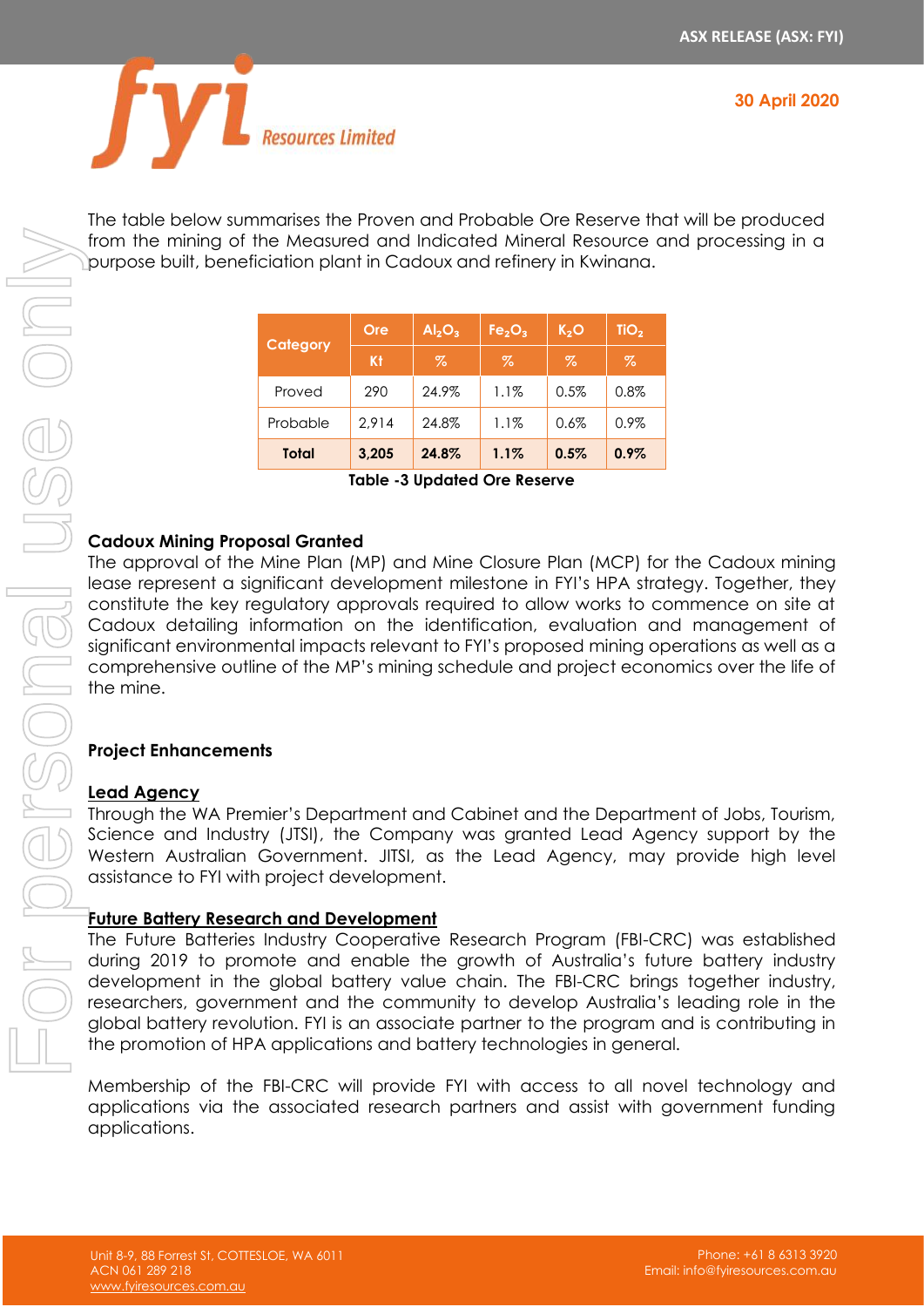



# **Market Insight**

HPA is a critical mineral to many industries and applications – particularly the LED, transparent ceramics and the global battery technology revolution. FYI has a number of points of difference with its integrated HPA product that provides a distinct market advantage.

Those benefits include:

- demonstrated targeted high purity (average  $99.995\%$  Al<sub>2</sub>O<sub>3</sub>);
- consistent high quality and guaranteed single source provenance;
- integrated and wholly owned production and refining chain:
- Product traceability and transparency
- reliable and dependable supply;
- ideal HPA specifications and characteristics:
- low deleterious material particularly sodium (Na) and iron (Fe)
- long mine life and supply (>25 years) in first class jurisdiction (Western Australia), and
- low environmental and carbon footprint.

FYI has been developing various channels for off-take of its integrated HPA into a number of industry markets. These include:

- LED and sapphire glass
- battery and static power storage
- ceramic coatings
- optics and optoelectronics
- aerospace and defense
- sensors and instrumentation
- healthcare
- consumer products

It is understood from market researchers utilised by FYI, such as CRU and Allied Market Research, that demand for HPA is genuine and will rapidly proliferate in all markets if a dependable supply of high grade and quality HPA material was available – particularly in the segment that FYI is concentrating its marketing efforts - the electric vehicle (EV) market specifically for ceramic coated separators (CSS) applications for Lithium -Ion batteries.

In addition, the LED related markets which already demonstrate a robust underlying demand with an excellent growth forecast (~17% CAGR), show trends in LED production which continue to innovate and move in favour of larger, high quality applications resulting in a materially positive effect in demand of HPA. The increase in demand comes from the mark is a citical minimizar to may include the may include the result of the results of the marginal profits of the material of the material of the personal use of the personal use of the personal use of the personal use o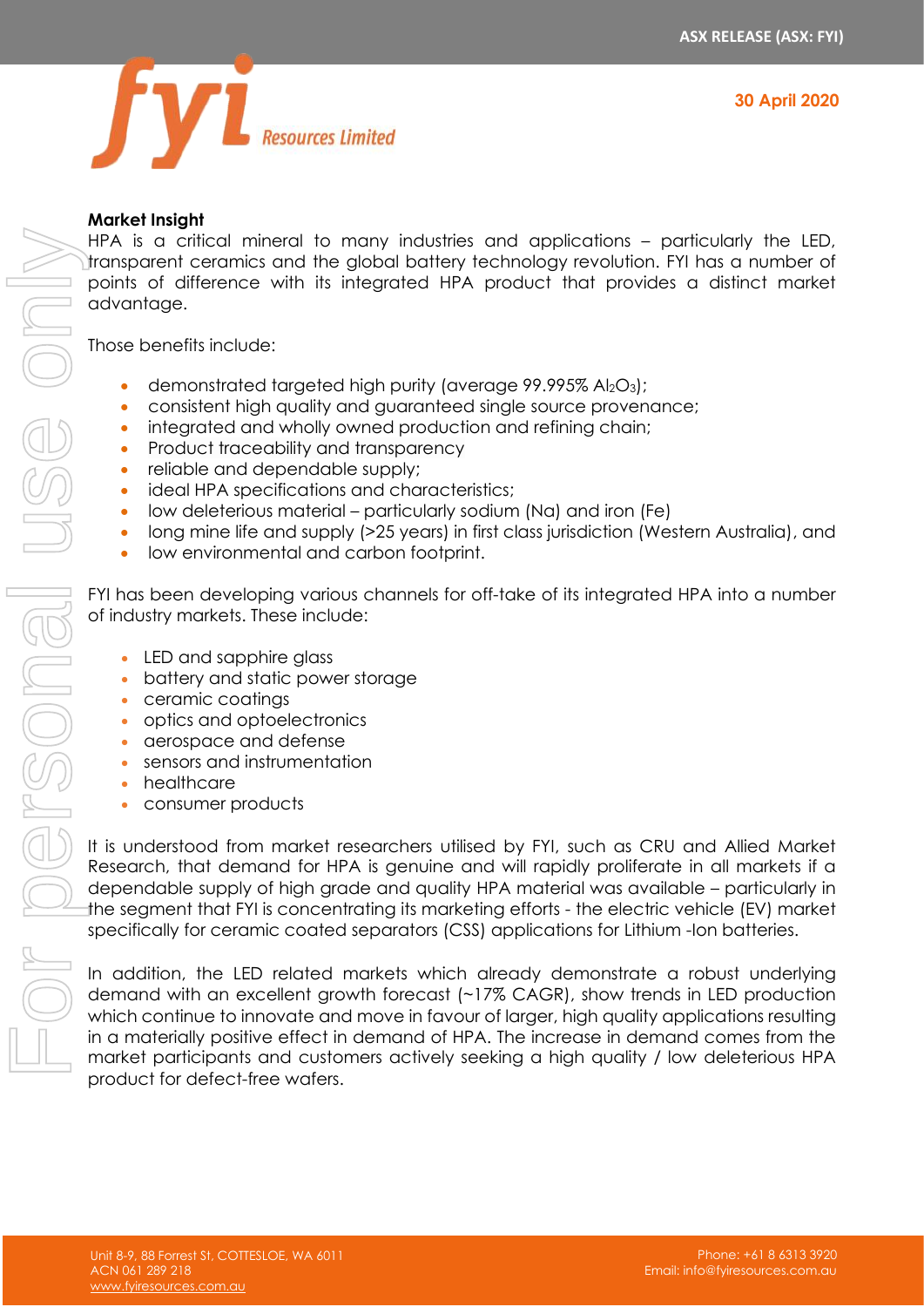



beeking out diternative sources in the seing increasingly disrupt supply not meeting custocompromise the quality, efficient in this experiment of the separator. This affects catastrophic failure, througe build of dendrites

Potential customers and market participants cite numerous cases whereby they are actively seeking out alternative sources of high quality HPA for their applications as traditional supply is being increasingly disrupted and quality is continually compromised. This results in HPA supply not meeting customer expectations and product being returned. Impurities compromise the quality, effectiveness and safety of the applications as sodium and iron impurities carry through to the finished product. This is of particular concern to EV's in the lithium-ion battery market (LIB) application with sodium causing imperfections and flaws in the separator. This affects the competency of the membrane, potentially leading to catastrophic failure, through thermal runaway (flare-up) or from the iron contributing to build of dendrites which inhibit the flow of ions between the separator and reduces the charge and discharge ability of the battery.

### **Customer Engagement**

Whilst being affected by the COVID-19 pandemic, FYI has maintained its customer engagement strategy throughout the quarter – with the promotion and commercialising of the Company's high quality HPA product as the key focus.

With a number of potential customers and end users already in possession of the Company's trial HPA samples, FYI is routinely following up on both established leads and exploring additional lines of inquiry for the sale of HPA. This includes emphasis on LED and LIB separator markets in S.E. Asia and a more focused approach on LIB separator and specialty materials markets in Europe.

The product qualification process is a detailed procedure in assessing FYI's HPA material by potential customers by undergoing certain product performance and quality assurance tests so that the HPA meets qualification criteria for use in their various applications. The established specifications will ultimately be stipulated in off-take contracts.

Feedback to date has been positive in terms of the product quality and in the general commercial aspects of the HPA project (as set out in the DFS). FYI will continue the product engagement process with these groups with the view to reaching commercial arrangements with the engaged parties.

In addition to the initial qualifying process, several groups have requested supplementary product to test further and / or additional "finishing" product work to be undertaken by FYI so that they may broaden their qualification into other application areas.

FYI is encouraged by these requests and will continue with product development in collaboration with these parties.

# **Corporate**

In response to the containment measures being undertaken in Australia and most other countries as a result of the COVID-19 pandemic, FYI has implemented a number of actions to ensure the safety of its staff and to preserve shareholder funds, while maintaining positive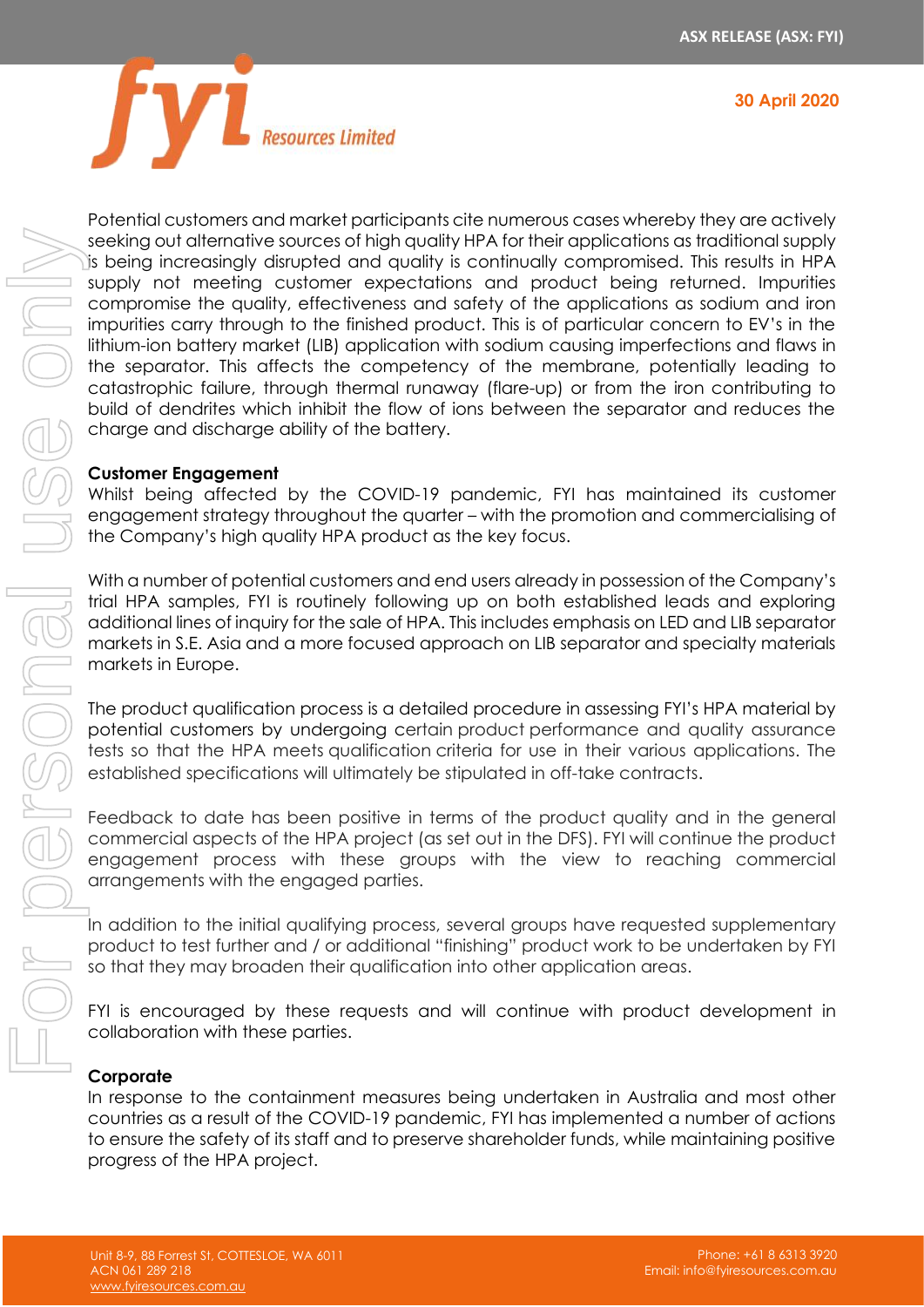

From the 1st of March, the Non-Executive Directors have agreed to suspend payment in cash of their director fees. The Managing Director has also suspended his salary. Corporate overheads have been reduced to maintain operations and lower priority expenditure has been curtailed, including non-essential R&D activities.

These measures reflect the Company's commitment to our shareholders and broader stakeholders. The measures emphasise our determination to progress the development of the Company's HPA project following the release of the DFS.

### **Payments to related parties of the entity and their associates**

Appendix 5B, Section 6.1 – description of payments:

| Non-executive director fees                             |          | \$25,400   (including applicable superannuation)                                                                                          |
|---------------------------------------------------------|----------|-------------------------------------------------------------------------------------------------------------------------------------------|
| <b>Managing Director fees</b>                           | \$16,455 |                                                                                                                                           |
| Provision of legal advice by<br>Lyons Babington Lawyers | \$12,622 | Lyons Babington Lawyers is an entity associated<br>with Chairman, Ed Babington. The legal fees are<br>charged on normal commercial terms. |
|                                                         | \$54,477 |                                                                                                                                           |

### **Finance**

FYI has established a binding equity agreement with GEM which allows FYI, at its election, to access funding for working capital and project development capital. FYI may make a placement to GEM at any time suitable to its funding requirements.

### **Planned June Quarter Activities**

- Continued customer engagement and follow up on product qualification
- Respond to customer feedback enquiries and product development
- Advance project financing discussions
- Resume Final Investment Decision (FID) process

### **FYI Presentation and Development Update**

FYI will present at NWR Communications' Virtual Small Cap Resources conference on 7 May 2020. Further details will be released closer to the date.

A corporate update and DFS presentation will be released to the Market on the morning of the conference.

Authorised for release by Roland Hill, Managing Director.

### **For more information please contact:**

**Roland Hill** Managing Director Tel: +61 414 666 178 [roland.hill@fyiresources.com.au](mailto:roland.hill@fyiresources.com.au) **Simon Hinsley** Investor & Media Relations Tel: 0401 809 653 [simon@nwrcommunications.com.au](mailto:simon@nwrcommunications.com.au)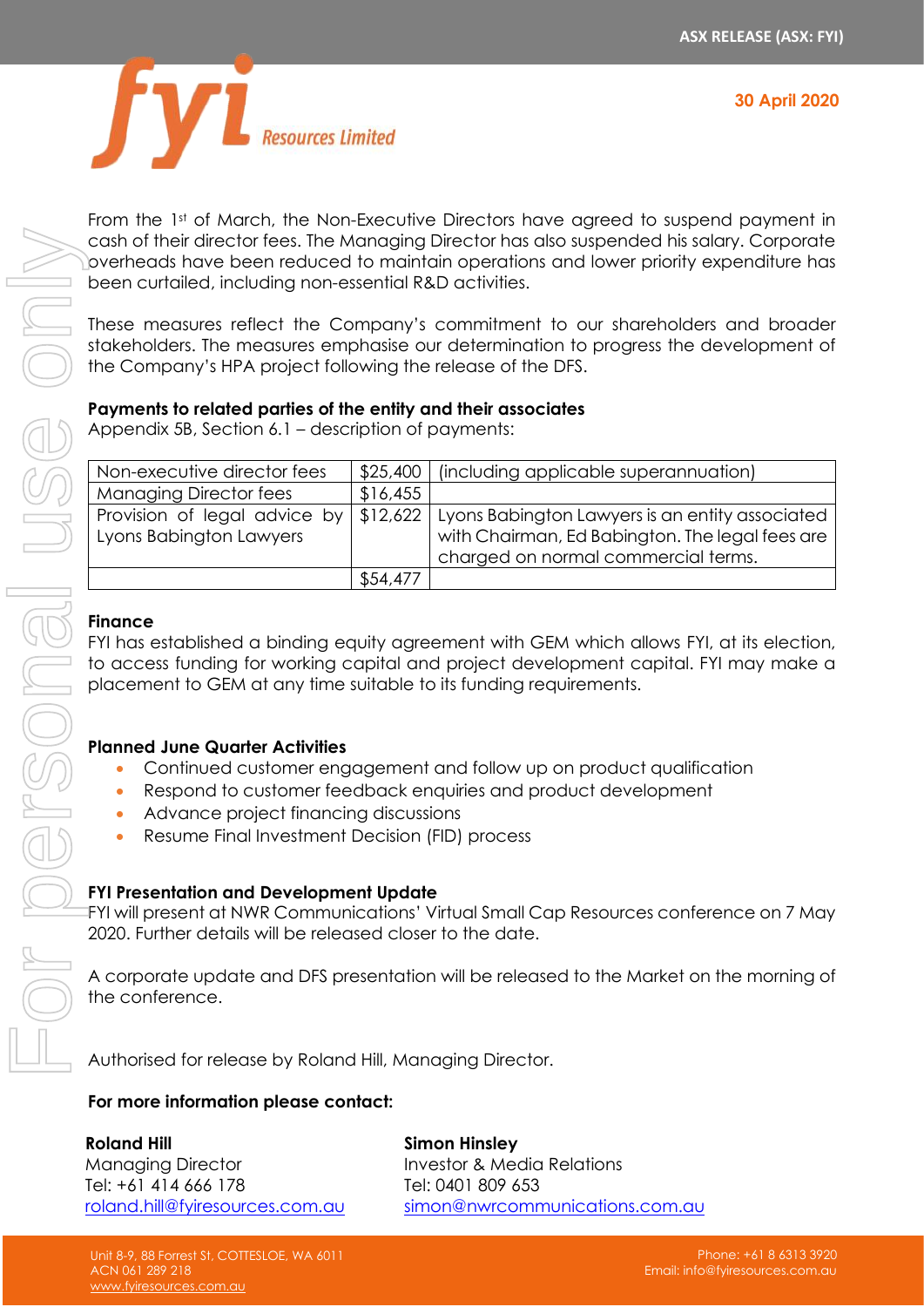**30 April 2020**



#### **About FYI Resources Limited**

FYI is developing a long life fully integrated high quality, high purity alumina (HPA) production project for both general / traditional and niche markets. FYI's corporate objective is to position itself to be a significant producer of HPA within these rapidly developing markets which include applications in LED, electric vehicle, smartphone and television screen as well as other associated high-tech product markets.

On the basis of its recently released DFS and the robust economic business case for production of HPA, FYI's Cadoux project, north-east of Perth in Western Australia, entails controlled production of a 100%-owned feedstock source, mined on a schedule to match supply requirements of a proposed refinery at Kwinana, south of Perth. FYI's ability to control the integrated process should ensure product quality, consistency and provenance – an increasingly important product selection criteria for customers who rely on knowing the origins and record of ownership in a product's supply chain.

The foundation of FYI's HPA strategy is the innovative and integrated processing flowsheet utilising moderate temperature and atmospheric pressure technologies. These factors combine resulting in world class HPA project potential.

## **Interest in Mineral Tenements at 31 March 2020**

| <b>Tenement</b> | Location        | Interest at the beginning of<br>the quarter | Interest at the end of the<br>auarter |
|-----------------|-----------------|---------------------------------------------|---------------------------------------|
| E70/4673        | Western         | 100%                                        | 100%                                  |
| M70/1388        | Australia       | 100%                                        | 100%                                  |
| WMM SPLs (6)    | <b>Thailand</b> | 100% (under application)                    | 100% (under application)              |

### **Cautionary Statements**

#### **Substance of DFS**

The DFS referred to in this announcement is a study of the potential viability of the Cadoux Kaolin Project. It has been undertaken to understand the technical and economic viability of the Project.

The DFS assumes as a 25-year Project life based only on Proved and Probable Ore Reserves (100%).

The DFS is based on the material assumptions outlined elsewhere in this announcement and the appended summary of the DFS. These include assumptions about the availability of funding. While the Company considers all of the material assumptions to be based on reasonable grounds, there is no certainty that they will prove to be correct or that the range of outcomes indicated by this DFS will be achieved.

To achieve the range of outcomes indicated in the DFS, funding in the order of A\$189 million will likely be required. Investors should note that there is no certainty that the Company will be able to raise the amount of funding when needed. It is also possible that such funding may only be available on terms that may be dilutive to or otherwise affect the value of the Company's existing shares.

It is also possible that the Company could pursue other "value realisation" strategies such as a sale, partial sale or joint venture of the Project. If it does, this could materially reduce the Company's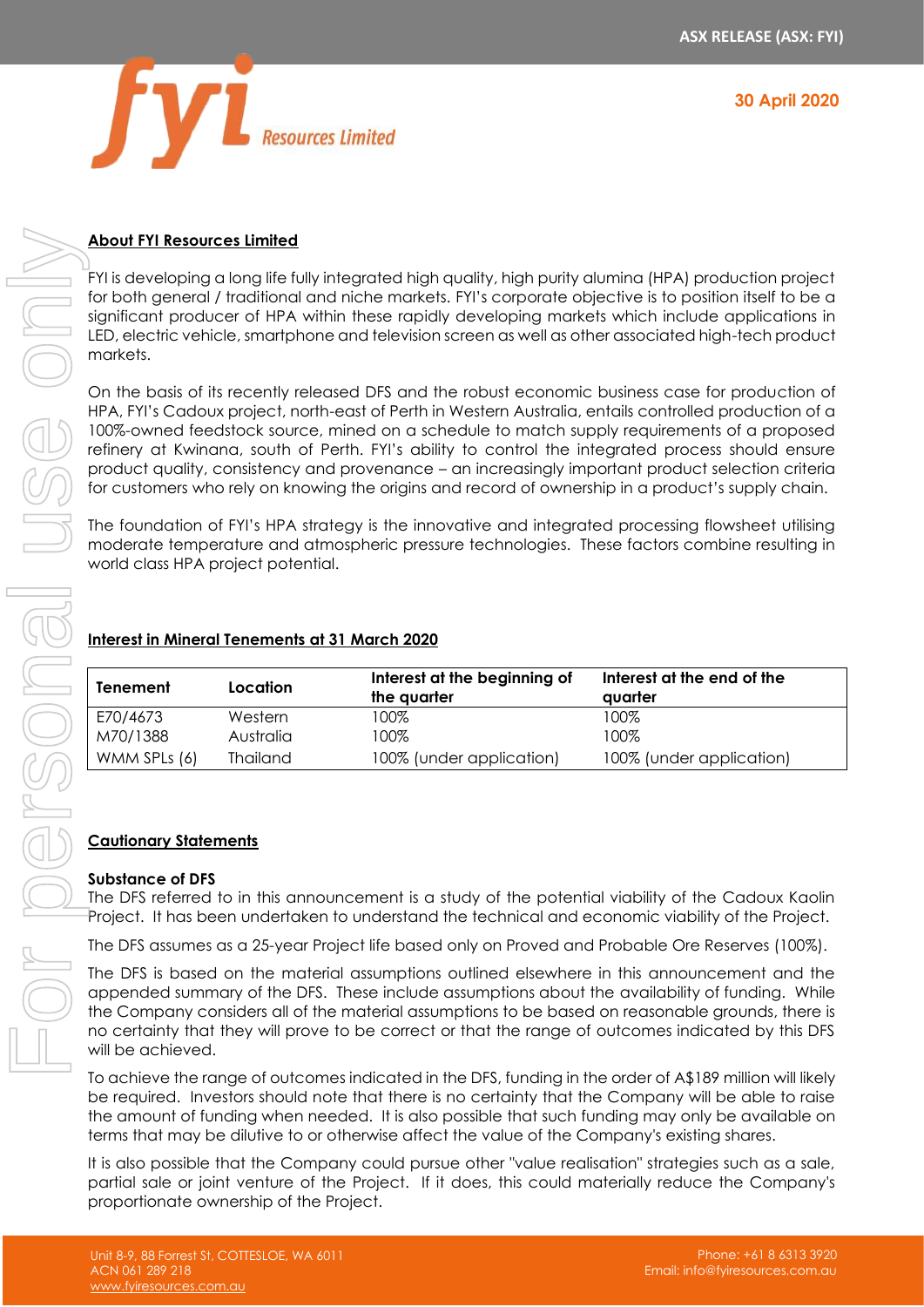



## **General and forward-looking statements**

The contents of this announcement reflect various technical and economic conditions, assumptions and contingencies which are based on interpretations of current market conditions at the time of writing. Given the nature of the resources industry, these conditions can change significantly and without notice over relatively short periods of time. Consequently, actual results may vary from those detailed in this announcement.

Some statements in this announcement regarding estimates or future events are forward-looking statements. They include indications of, and guidance on, future earnings, cash flow, costs and financial performance. Such forward-looking statements are provided as a general guide only and should not be relied on as a guarantee of future performance. When used in this announcement, words such as, but are not limited to, "could", "planned", "estimated", "expect", "intend", "may", "potential", "should", "projected", "scheduled", "anticipates", "believes", "predict", "foresee", "proposed", "aim", "target", "opportunity", "nominal", "conceptual" and similar expressions are forwardlooking statements.

Although the Company believes that the expectations reflected in these forward-looking statements are reasonable, such statements involve risks and uncertainties, and no assurance can be given that actual results will be consistent with these forward-looking statements.

The contents of this release are also subject to significant risks and uncertainties that include but are not limited those inherent in mine development and production, geological, mining, metallurgical and processing technical problems, the inability to obtain and maintain mine licences, permits and other regulatory approvals required in connection with mining and processing operations, competition for among other things, capital, acquisitions of reserves, undeveloped lands and skilled personnel, incorrect assessments of the value of projects and acquisitions, changes in commodity prices and exchange rates, currency and interest rate fluctuations and other adverse economic conditions, the potential inability to market and sell products, various events which could disrupt operations and/or the transportation of mineral products, including labour stoppages and severe weather conditions, the demand for and availability of transportation services, environmental, native title, heritage, taxation and other legal problems, the potential inability to secure adequate financing and management's potential inability to anticipate and manage the foregoing factors and risks.

All persons should consider seeking appropriate professional legal, financial and taxation advice in reviewing this announcement and all other information with respect to the Company and evaluating the business, financial performance and operations of the Company. Neither the provision of this announcement nor any information contained in this announcement or subsequently communicated to any person in connection with this announcement is, or should be taken as, constituting the giving of investment or financial advice to any person. This announcement does not take into account the individual investment objective, financial or tax situation or particular needs of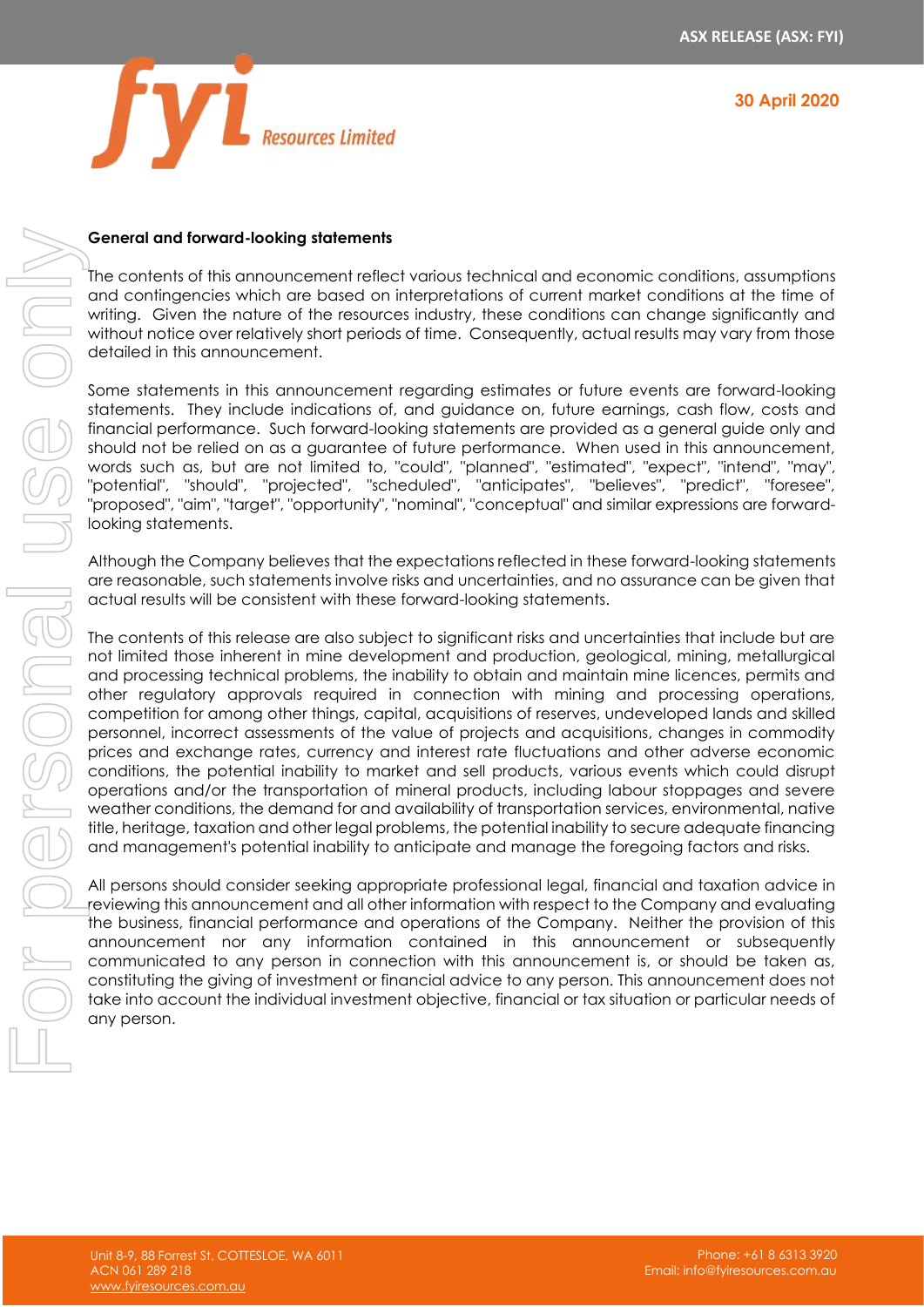

**30 April 2020**

#### **Competent Persons Statements**

#### **Ore Reserves**

The information in this report that relates to Ore Reserves is based on information compiled by Mr. Steve Craig, who is a Fellow of the Australasian Institute of Mining and Metallurgy. Steve Craig is a full-time employee of Orelogy Consulting Pty Ltd and has sufficient experience relevant to the style of mineralisation and type of deposit under consideration and to the activity which they are undertaking to qualify as a Competent Person as defined in the 2012 Edition of the "Australasian Code for Reporting of Exploration Results, Mineral Resources and Ore Reserves". The information is extracted from the Ore Reserve announcement released 29 October 2018 and 11 March 2020 and is available to view on the Company's website at [www.fyiresources.com.au](http://www.fyiresources.com.au/) .

#### **Mineral Resources**

The information in this report that relates to Mineral Resources is based on information compiled by Mr Grant Louw, under the direction and supervision of Dr Andrew Scogings, who are both full-time employees of CSA Global. Dr Scogings is a Member of the Australasian Institute of Mining and Metallurgy and a Member of the Australian Institute of Geoscientists. He is a Registered Professional Geologist in Industrial Minerals. Dr Scogings has sufficient experience relevant to the style of mineralisation and type of deposit under consideration and to the activity which he is undertaking to qualify as Competent Person as defined in the 2012 Edition of the "Australasian Code for the Reporting of Exploration Results, Mineral Resources, and Ore Reserves". The information is extracted from the PFS announcement dated 25 September 2018 and is available to view on the Company's website at [www.fyiresources.com.au](http://www.fyiresources.com.au/) .

#### **Metallurgy**

The information in this report that relates to metallurgy and metallurgical test work is based on information reviewed and compiled by Mr Daryl Evans, a Competent Person who is a Fellow of the Australian Institute of Mining and Metallurgy (AusIMM). Mr Evans is an employee of Independent Metallurgical Operations Pty Ltd, and is a contractor to FYI. Mr Evans has sufficient experience that is relevant to this style of processing and type of deposit under consideration, and to the activity that he has undertaken to qualify as a Competent Person as defined in the 2012 Edition of the "Australasian Code for the Reporting of Exploration Results, Mineral Resources and Ore Reserves". Announcements in respect to metallurgical results are available to view on the Company's website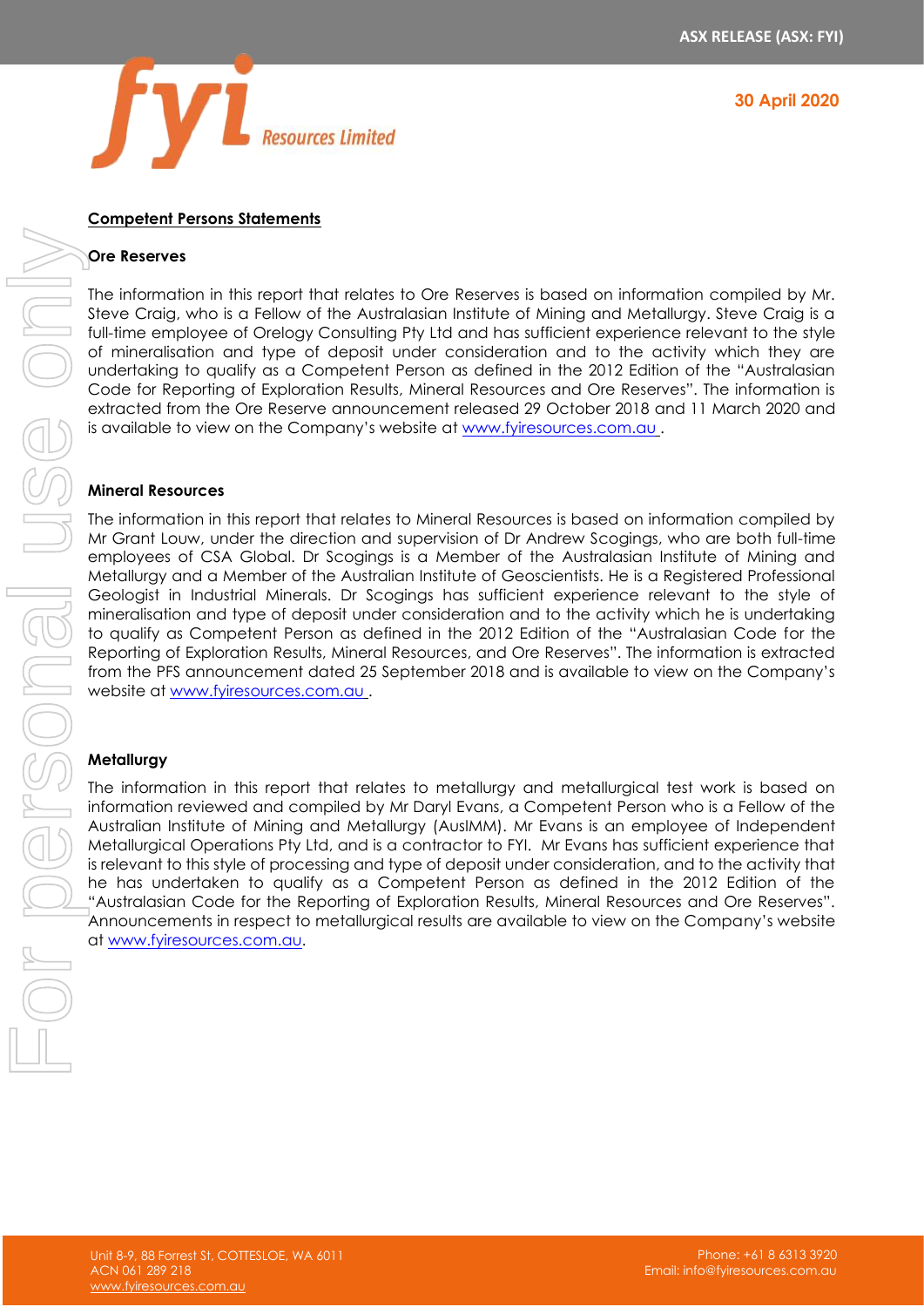# **Appendix 5B**

# **Mining exploration entity or oil and gas exploration entity quarterly cash flow report**

| Name of entity               |                                   |
|------------------------------|-----------------------------------|
| <b>FYI Resources Limited</b> |                                   |
| ABN                          | Quarter ended ("current quarter") |
| 85 061 289 218               | 31 March 2020                     |

| <b>Consolidated statement of cash flows</b> |                                                   | <b>Current quarter</b><br>\$A'000 | Year to date<br>(9 months)<br>\$A'000 |
|---------------------------------------------|---------------------------------------------------|-----------------------------------|---------------------------------------|
| 1.                                          | Cash flows from operating activities              |                                   |                                       |
| 1.1                                         | Receipts from customers                           |                                   |                                       |
| 1.2                                         | Payments for                                      |                                   |                                       |
|                                             | exploration & evaluation (if expensed)<br>(a)     | (203)                             | (1,504)                               |
|                                             | (b)<br>development                                |                                   |                                       |
|                                             | production<br>(c)                                 |                                   |                                       |
|                                             | (d)<br>staff costs                                | (42)                              | (178)                                 |
|                                             | administration and corporate costs<br>(e)         | (46)                              | (319)                                 |
| 1.3                                         | Dividends received (see note 3)                   |                                   |                                       |
| 1.4                                         | Interest received                                 |                                   |                                       |
| 1.5                                         | Interest and other costs of finance paid          | (4)                               | (40)                                  |
| 1.6                                         | Income taxes paid                                 |                                   |                                       |
| 1.7                                         | Government grants and tax incentives              |                                   | 778                                   |
| 1.8                                         | Other (provide details if material)               |                                   |                                       |
| 1.9                                         | Net cash from / (used in) operating<br>activities | (295)                             | (1, 262)                              |

| 2.  | Cash flows from investing activities             |
|-----|--------------------------------------------------|
| 2.1 | Payments to acquire:                             |
|     | entities<br>(a)                                  |
|     | (b)<br>tenements                                 |
|     | property, plant and equipment<br>(C)             |
|     | exploration & evaluation (if capitalised)<br>(d) |
|     | investments<br>(e)                               |
|     | other non-current assets<br>(f)                  |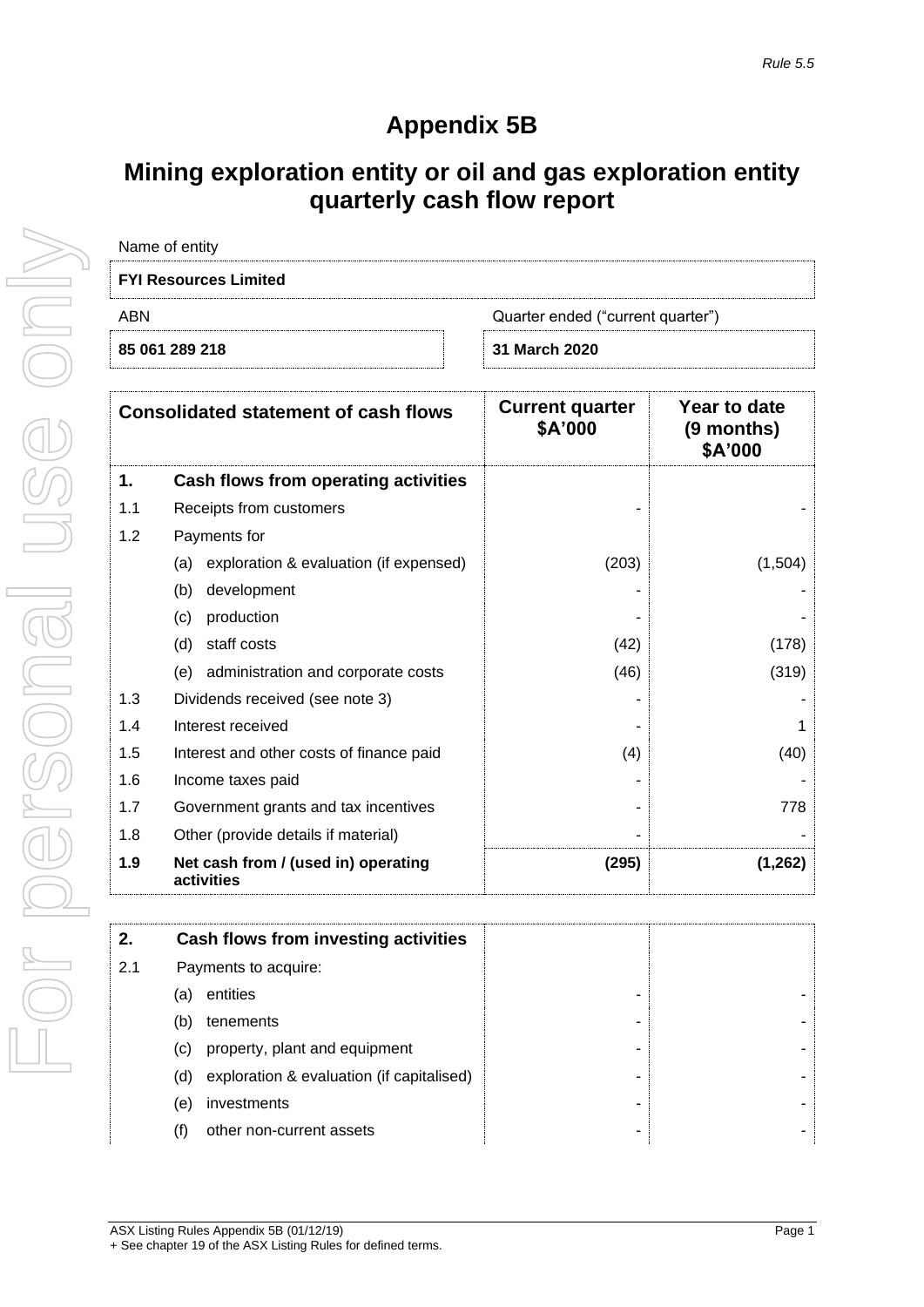| <b>Consolidated statement of cash flows</b> |                                                   | <b>Current quarter</b><br>\$A'000 | Year to date<br>(9 months)<br>\$A'000 |
|---------------------------------------------|---------------------------------------------------|-----------------------------------|---------------------------------------|
| 2.2                                         | Proceeds from the disposal of:                    |                                   |                                       |
|                                             | entities<br>(a)                                   |                                   |                                       |
|                                             | (b)<br>tenements                                  |                                   |                                       |
|                                             | property, plant and equipment<br>(c)              |                                   |                                       |
|                                             | (d)<br>investments                                |                                   |                                       |
|                                             | other non-current assets<br>(e)                   |                                   |                                       |
| 2.3                                         | Cash flows from loans to other entities           |                                   |                                       |
| 2.4                                         | Dividends received (see note 3)                   |                                   |                                       |
| 2.5                                         | Other (provide details if material)               |                                   |                                       |
| 2.6                                         | Net cash from / (used in) investing<br>activities |                                   |                                       |

| 3.   | Cash flows from financing activities                                                       |       |
|------|--------------------------------------------------------------------------------------------|-------|
| 3.1  | Proceeds from issues of equity securities<br>(excluding convertible debt securities)       |       |
| 3.2  | Proceeds from issue of convertible debt<br>securities                                      |       |
| 3.3  | Proceeds from exercise of options                                                          |       |
| 3.4  | Transaction costs related to issues of equity<br>securities or convertible debt securities | (6)   |
| 3.5  | Proceeds from borrowings                                                                   | 999   |
| 3.6  | Repayment of borrowings                                                                    | (550) |
| 3.7  | Transaction costs related to loans and<br>borrowings                                       |       |
| 3.8  | Dividends paid                                                                             |       |
| 3.9  | Other (provide details if material)                                                        |       |
| 3.10 | Net cash from / (used in) financing<br>activities                                          | 443   |

| 4.  | Net increase / (decrease) in cash and<br>cash equivalents for the period |       |                       |
|-----|--------------------------------------------------------------------------|-------|-----------------------|
| 4.1 | Cash and cash equivalents at beginning of<br>period                      | 416   | 940                   |
| 4.2 | Net cash from / (used in) operating<br>activities (item 1.9 above)       | (295) | $\left( 1,262\right)$ |
| 4.3 | Net cash from / (used in) investing activities<br>(item 2.6 above)       |       |                       |
| 4.4 | Net cash from / (used in) financing activities<br>(item 3.10 above)      |       | 443                   |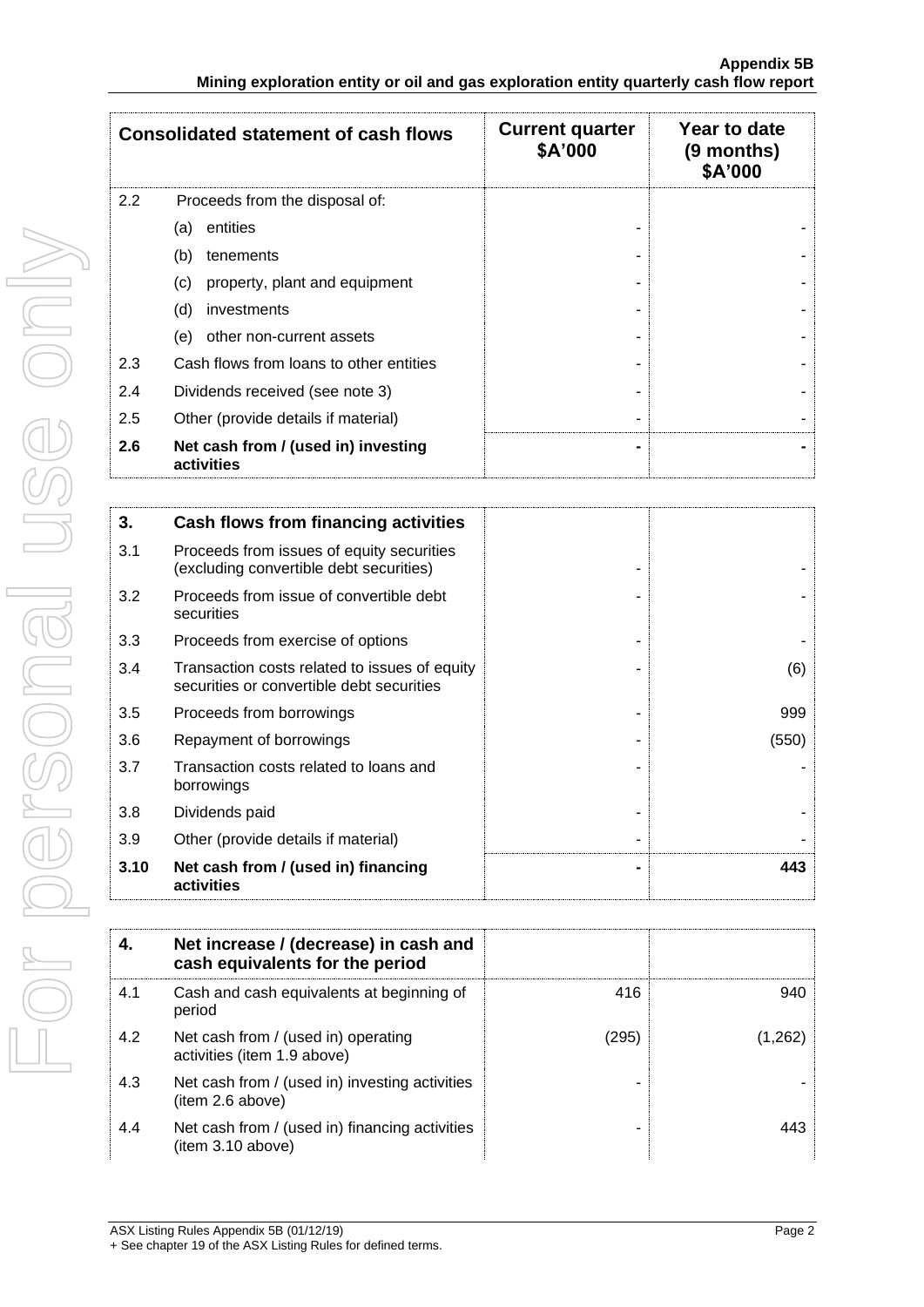| Consolidated statement of cash flows |                                                      | <b>Current quarter</b><br>\$A'000 | Year to date<br>(9 months)<br>\$A'000 |
|--------------------------------------|------------------------------------------------------|-----------------------------------|---------------------------------------|
| 4.5                                  | Effect of movement in exchange rates on<br>cash held |                                   |                                       |
| 4.6                                  | Cash and cash equivalents at end of<br>period        | 121                               |                                       |

| 5.  | Reconciliation of cash and cash<br>equivalents<br>at the end of the quarter (as shown in the<br>consolidated statement of cash flows) to the<br>related items in the accounts | <b>Current quarter</b><br>\$A'000 | <b>Previous quarter</b><br>\$A'000 |
|-----|-------------------------------------------------------------------------------------------------------------------------------------------------------------------------------|-----------------------------------|------------------------------------|
| 5.1 | <b>Bank balances</b>                                                                                                                                                          | 121                               | 416                                |
| 5.2 | Call deposits                                                                                                                                                                 |                                   |                                    |
| 5.3 | <b>Bank overdrafts</b>                                                                                                                                                        |                                   |                                    |
| 5.4 | Other (provide details)                                                                                                                                                       |                                   |                                    |
| 5.5 | Cash and cash equivalents at end of<br>quarter (should equal item 4.6 above)                                                                                                  | 121                               | 416                                |

| 6.  | Payments to related parties of the entity and their<br>associates                          | <b>Current quarter</b><br><b>\$A'000</b> |
|-----|--------------------------------------------------------------------------------------------|------------------------------------------|
| 6.1 | Aggregate amount of payments to related parties and their<br>associates included in item 1 | 42                                       |
| 6.2 | Aggregate amount of payments to related parties and their<br>associates included in item 2 |                                          |

Note: if any amounts are shown in items 6.1 or 6.2, your quarterly activity report must include a description of, and an explanation for, such payments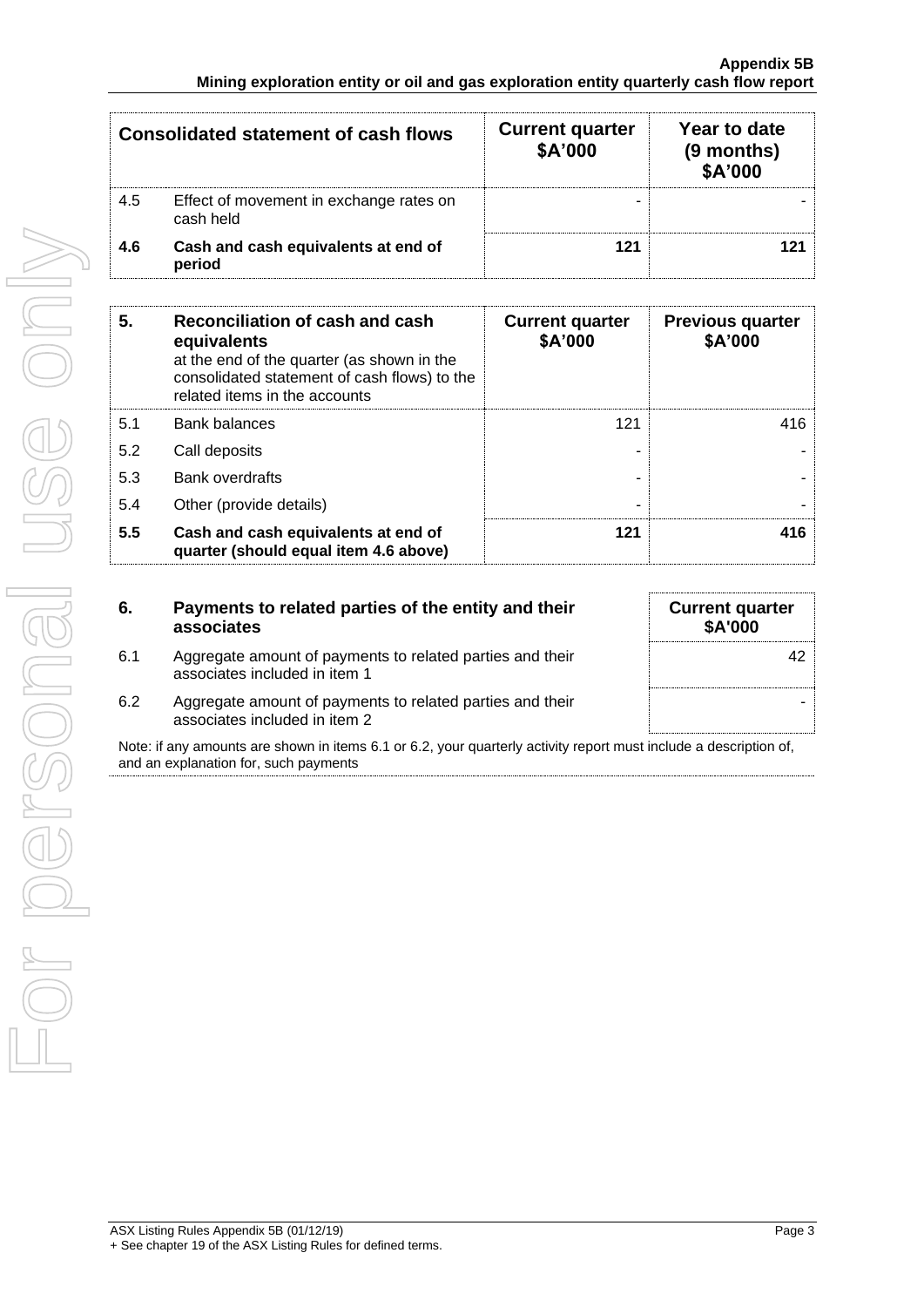| <b>Financing facilities</b><br>7. |  |
|-----------------------------------|--|
|-----------------------------------|--|

*Note: the term "facility' includes all forms of financing arrangements available to the entity. Add notes as necessary for an understanding of the sources of finance available to the entity.*

- 7.1 Loan facilities
- 7.2 Credit standby arrangements
- 7.3 Other (please specify)
- **7.4 Total financing facilities**

| <b>Total facility</b><br>amount at quarter<br>end<br>\$A'000 | Amount drawn at<br>quarter end<br>\$A'000 |  |
|--------------------------------------------------------------|-------------------------------------------|--|
|                                                              |                                           |  |
|                                                              |                                           |  |
|                                                              |                                           |  |

# 7.5 **Unused financing facilities available at quarter end**

7.6 Include in the box below a description of each facility above, including the lender, interest rate, maturity date and whether it is secured or unsecured. If any additional financing facilities have been entered into or are proposed to be entered into after quarter end, include a note providing details of those facilities as well.

The Company has arranged the forward payment of its estimated 2020 R&D tax rebate through Innovative Technology Funding Pty Ltd. The advance is for up to \$750,000 being 80% of its expected tax rebate resulting from eligible R&D expenditure for the current financial year. The principal and accrued interest (at 15% p.a.) for the facility is repayable out of the actual tax refunded. The facility is for a maximum of 12 months and is secured against the Company's R&D offset rebate.

| 8.  | Estimated cash available for future operating activities                                | \$A'000 |
|-----|-----------------------------------------------------------------------------------------|---------|
| 8.1 | Net cash from / (used in) operating activities (Item 1.9)                               | (295)   |
| 8.2 | Capitalised exploration & evaluation (Item 2.1(d))                                      |         |
| 8.3 | Total relevant outgoings (Item $8.1 +$ Item $8.2$ )                                     | (295)   |
| 8.4 | Cash and cash equivalents at quarter end (Item 4.6)                                     | 121     |
| 8.5 | Unused finance facilities available at quarter end (Item 7.5)                           |         |
| 8.6 | Total available funding (Item $8.4 +$ Item $8.5$ )                                      | 121     |
| 8.7 | Estimated quarters of funding available (Item 8.6 divided by<br>Item $8.3$ )            | 0.4     |
| 8.8 | If Item 8.7 is less than 2 quarters, please provide answers to the following questions: |         |

- 1. Does the entity expect that it will continue to have the current level of net operating cash flows for the time being and, if not, why not?
- Answer: The Company currently expects expenditure for the June 2020 quarter to be less than \$100,000 as result of 1) deferring the directors fees, the MD salary freeze and additional measures taken to significantly reduce corporate overheads, and 2) significantly reduced operating costs following completion of the HPA project DFS and associated R&D expenditure. Subject to the completion of a capital raising, expenditure for the September 2020 quarter would be significantly higher due to the costs associated with possible further test work, trial production and costs associated with a final investment decision for the Company's HPA project.
- 2. Has the entity taken any steps, or does it propose to take any steps, to raise further cash to fund its operations and, if so, what are those steps and how likely does it believe that they will be successful?